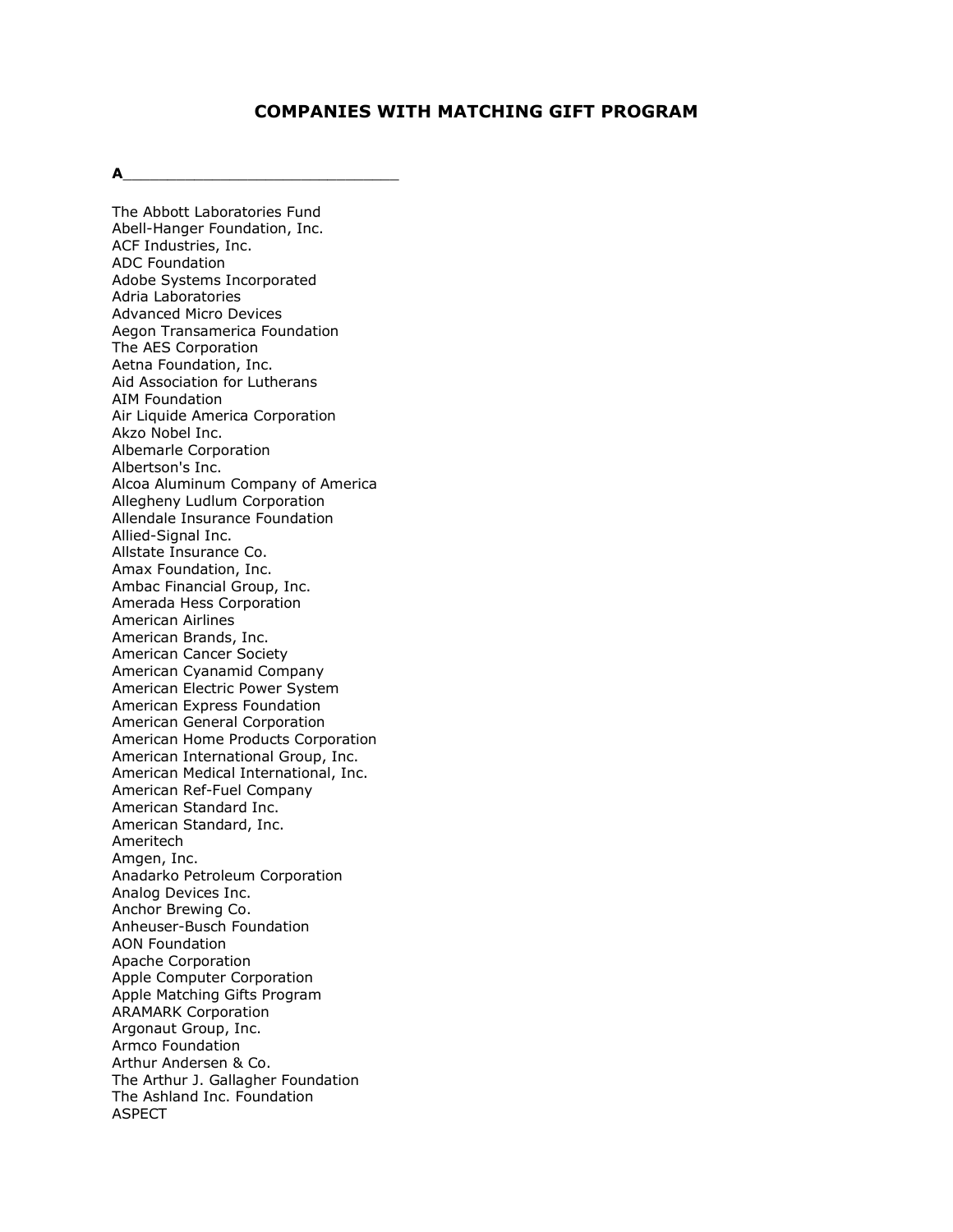Associates First Capital Corporation AT & T Global Information AT&T Foundation Atofina Petrochemicals, Inc. Autoliv ASP, Inc. Avon Foundation, Inc. AXA Foundation

#### $\mathbf{B}$

Baker Hughes Foundation Ball Corporation Bank of America The Bank of New York The Bank of Tokyo-Mitsubishi, Ltd. Bank One Corporation Bankers Trust Foundation Barnett Banks, Inc. Baroid Corporation BASF Corporation Bay Networks, Inc. BCS Financial Corporation Bechtel Foundation Beckman Coulter, Inc. Becton Dickinson and Company BellSouth Bestfoods The BF Goodrich Company BHP Petroleum Americas Foundation BindView Development Birkenstock Footprint Sandals, Inc. Black & Decker The Blount Foundation, Inc. Blue Bell Creameries, Inc. Boise Cascade Corporation The Booth-Bricker Fund Borden Foundation, Inc. BP Amoco Foundation Bridgestone/Firestone, Inc. Bristol-Myers Squibb Foundation, Inc. Brunswick Corporation Burlington Industries Foundation Burlington Northern Santa Fe Foundation Burlington Resources Inc. Burroughs Wellcome Company

#### **C**\_\_\_\_\_\_\_\_\_\_\_\_\_\_\_\_\_\_\_\_\_\_\_\_\_\_\_\_\_\_\_

Cabot Oil and Gas Corporation Cadence Design Systems Cal Fed Workplace Giving Campaign Calex Manufacturing Company, Inc. Calpine Campbell Soup Company Capital Cities/ABC, Inc. The Capital Group Companies Cargill, Inc. Carolina Power & Light Company Case Corporation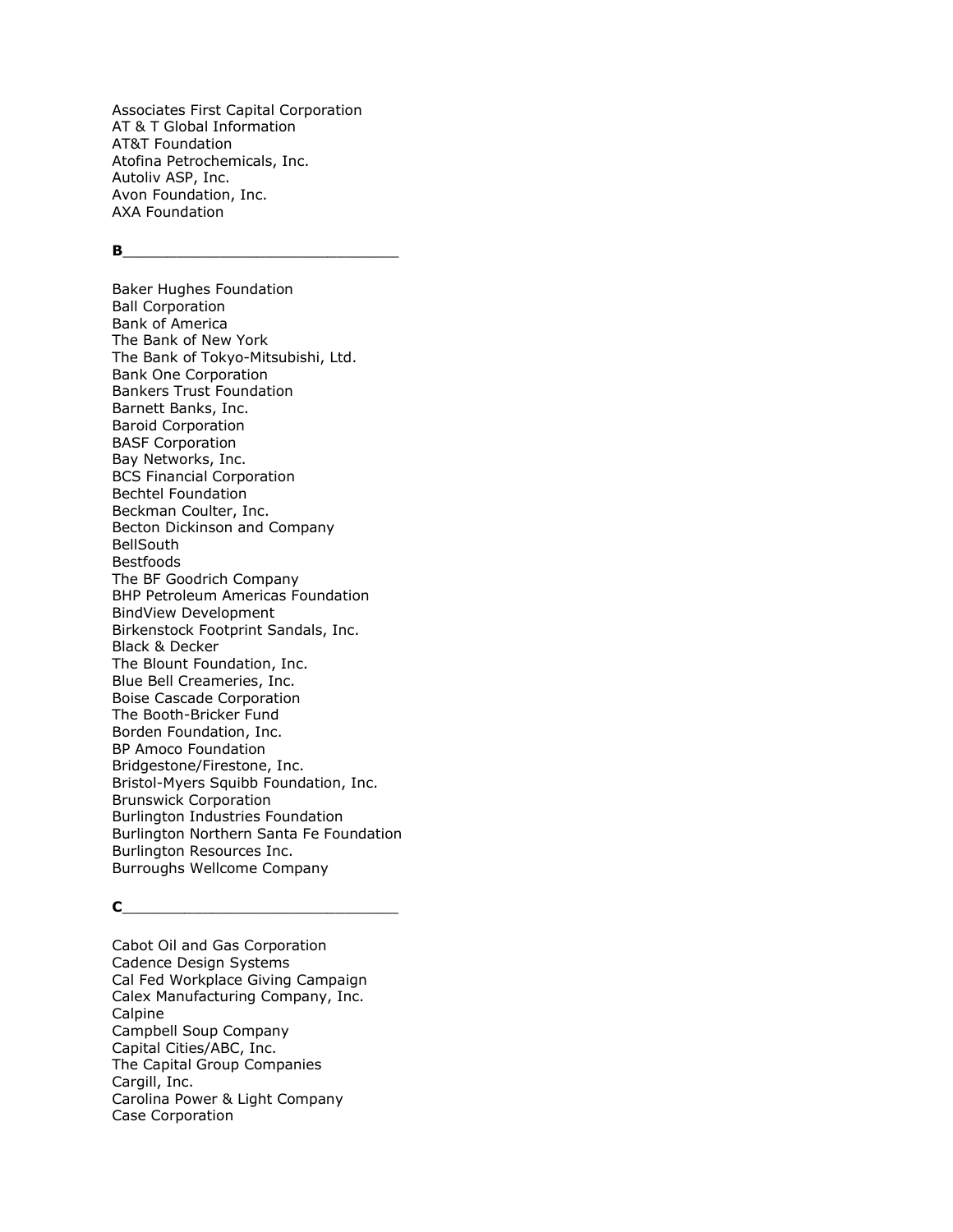Caterpillar Foundation CBS Foundation Inc. Cemex Foundation Inc. Cendant Corporation Centel Corporation Centerpulse Orthopedics Inc. Central and South West Corporation CertainTeed Charles River Laboratories, Inc. The Charles Schwab Corporation Foundation Chemical Bank Chesapeake Corporation Chesebrough-Pond's USA Chevron Phillips Chemical Company ChevronTexaco Corporation Chicago Tribune Foundation Chubb Life Insurance Company of America Ciba-Geigy Corporation CIGNA Foundation Cingular Wireless Cisco Systems, Inc. Citgo Petroleum Corporation Citicorp / Citibank, N.A. Citigroup Foundation The Clorox Company Foundation CNA Insurance Companies CNG Foundation The Coca-Cola Company Colgate-Palmolive Company Columbia Gas System, Inc. The Commonwealth Fund Compaq Computer Corporation Computer Associates International, Inc. ConocoPhillips Consolidated Edison Co. of New York, Inc Consolidated Papers Foundation, Inc. Cooper Industries Coopers & Lybrand Corning Incorporated Foundation Cray Research, Inc. Crum and Forster, Inc.

## **D**\_\_\_\_\_\_\_\_\_\_\_\_\_\_\_\_\_\_\_\_\_\_\_\_\_\_\_\_\_\_\_

Dain Rauscher Foundation Dana Corporation Dean Witter Reynolds Inc. Deloitte & Touche Delta Air Lines, Inc. Demag Delaval Turbomachinery Corp. Destec Energy Deutsche Bank Americas Foundation Digital Equipment Corporation Dominion Resources, Inc. Donaldson, Lufkin & Jenrette Dow Chemical Company Foundation Dow Corning Corporation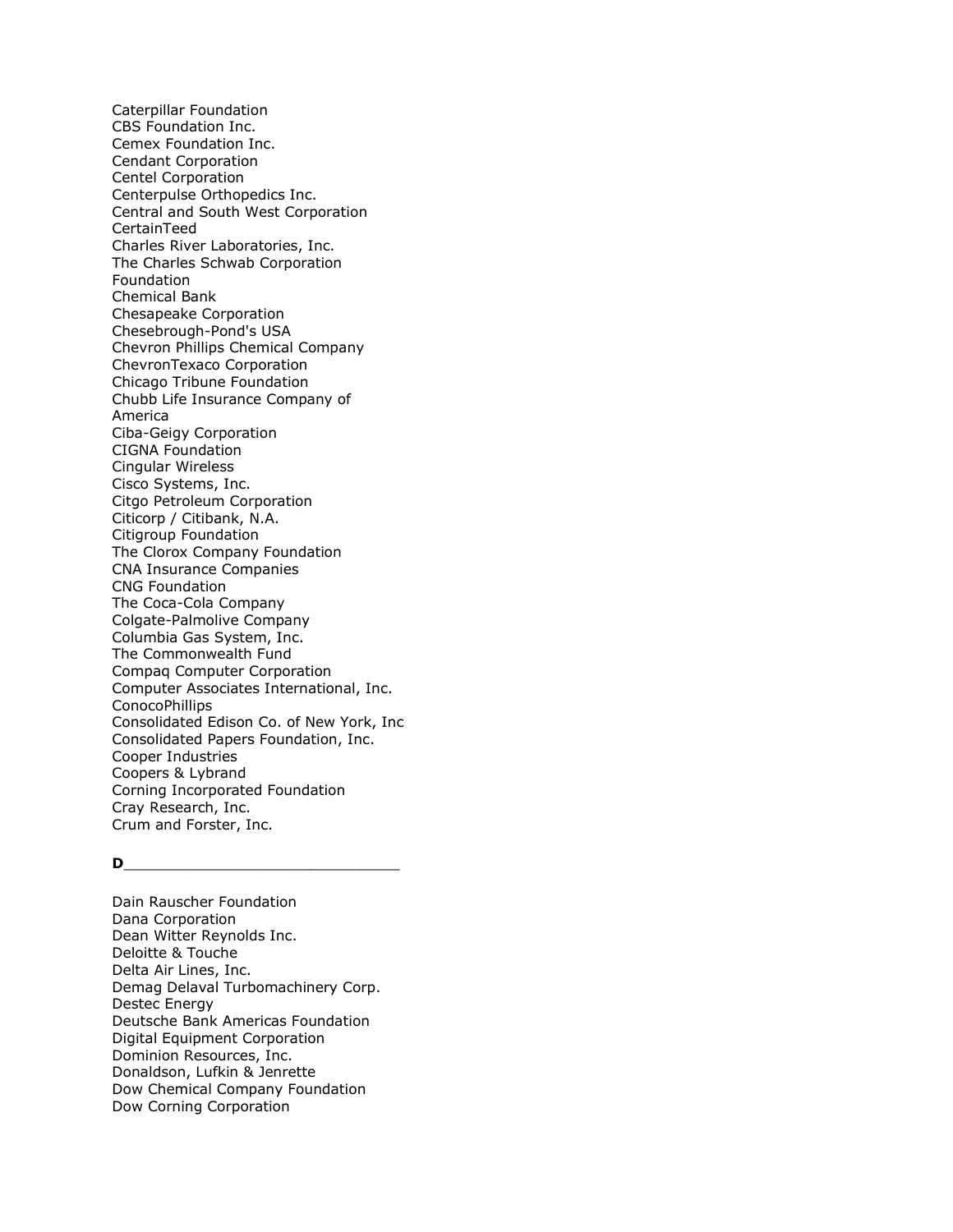Dow Jones & Company, Inc. DowElanco Dresser Foundation, Inc. Dresser-Rand Company DST Systems, Inc The Duke Energy Foundation Dun & Bradstreet DuPont Powder Coating USA, Inc. Dynegy Inc.

**E**\_\_\_\_\_\_\_\_\_\_\_\_\_\_\_\_\_\_\_\_\_\_\_\_\_\_\_\_\_\_\_

Eaton Corporation Eaton Vance Management EBay Foundation Eckerd Corporation Foundation Ecolab El Paso Corporation Foundation Elf Aquitaine, Inc. Eli Lilly and Company Foundation Energen Corporation Energizer Engelhard Hanovia, Inc. ENSERCH Corporation Entergy Services Corporation EOG Resources EOTT Energy Corp. Equifax Inc. Equistar Chemicals, LP Equitable Life Insurance Co. of Iowa Equiva Services LLC Ericsson Inc. Ernst & Young Ethyl Corporation ExxonMobil Foundation

**F**\_\_\_\_\_\_\_\_\_\_\_\_\_\_\_\_\_\_\_\_\_\_\_\_\_\_\_\_\_\_\_

Fair, Isaac and Company Inc. Fannie Mae Foundation Farm & Home Savings Association Federated Department Stores Foundation Fidelity Investments FINA First Bank System, Inc. The First Boston Corporation First Data Corporation First Tennesse/First Horizon FleetBoston Financial Foundation FMC Technologies Follett The Freddie Mac Foundation Freedom Forum Freeport-McMoRan Foundation Fujitsu Network Communications, Inc.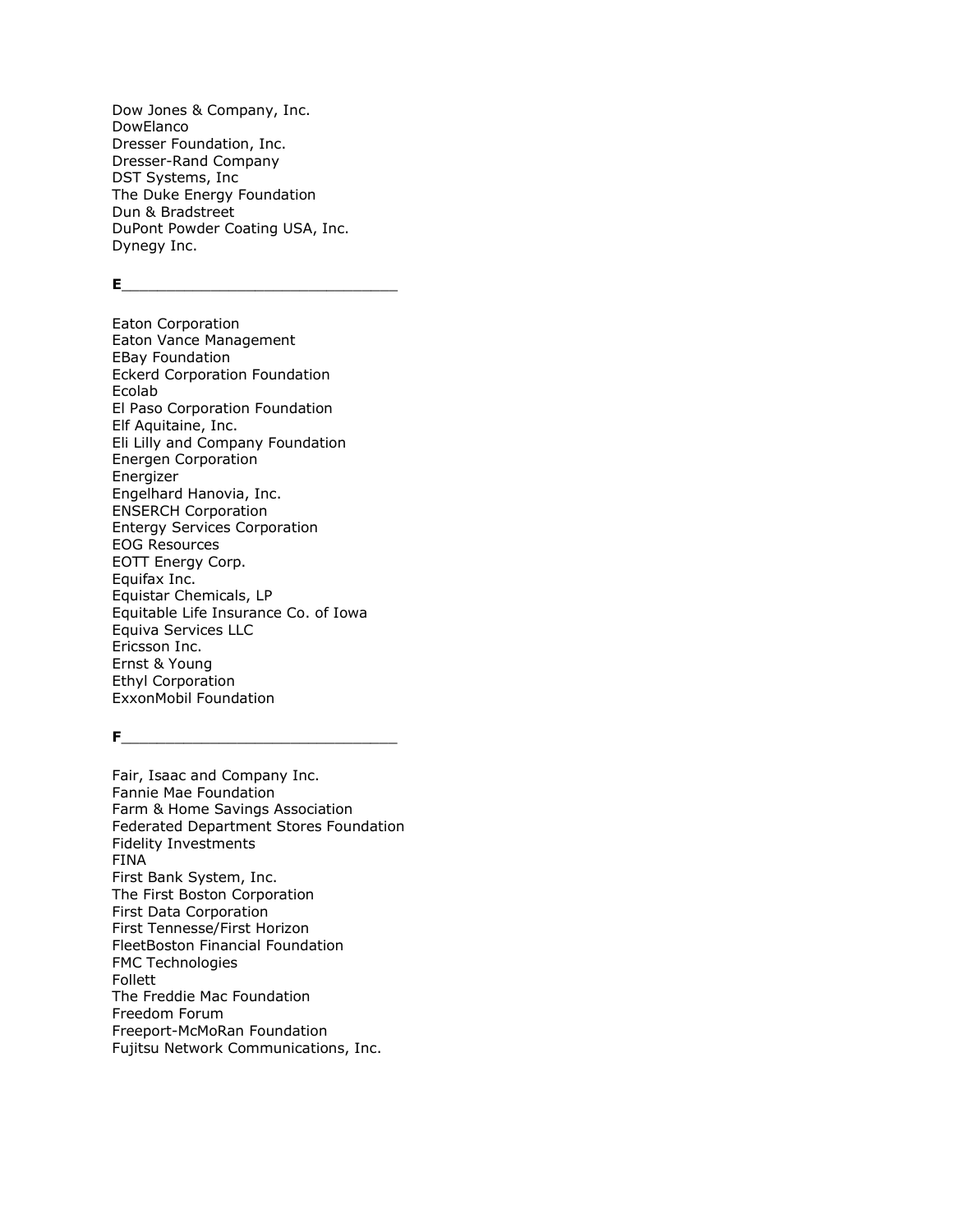**G**\_\_\_\_\_\_\_\_\_\_\_\_\_\_\_\_\_\_\_\_\_\_\_\_\_\_\_\_\_\_

Gap Inc. GATX Corporation General Atlantic Group Limited General Dynamics Corporation General Mills Foundation General Motors Corporation General Re Services Corporation Georgia Gulf Corporation Georgia Power Company Georgia-Pacific Corporation The Gerber Foundation Gibane Building Company GEICO The Gillette Company GlaxoSmithKline Foundation The Glenmede Corporation GMAC-RFC Goldman, Sachs & Company The Goodyear Tire & Rubber Company Gould, Inc. Grainger, Inc Grumman Corporation

#### **H**\_\_\_\_\_\_\_\_\_\_\_\_\_\_\_\_\_\_\_\_\_\_\_\_\_\_\_\_\_\_\_

H & R Block, Inc. H. J. Heinz The Halliburton Foundation, Inc Hambrecht & Quist Hamilton Sundstrand Hanna Anderson Harcourt General, Inc. **HarperCollins** Hartness International HDS Services Helmsley-Spear, Inc. Hercules Incorporated Hershey Foods Corporation Hewlett-Packard Hibernia National Bank Hoechst Celanese Foundation, Inc. Hoffmann-La Roche, Inc. The Home Depot, Inc. Honeywell Foundation Hormel Hospital Corporation of America Household Houston Endowment Inc. Humana Inc.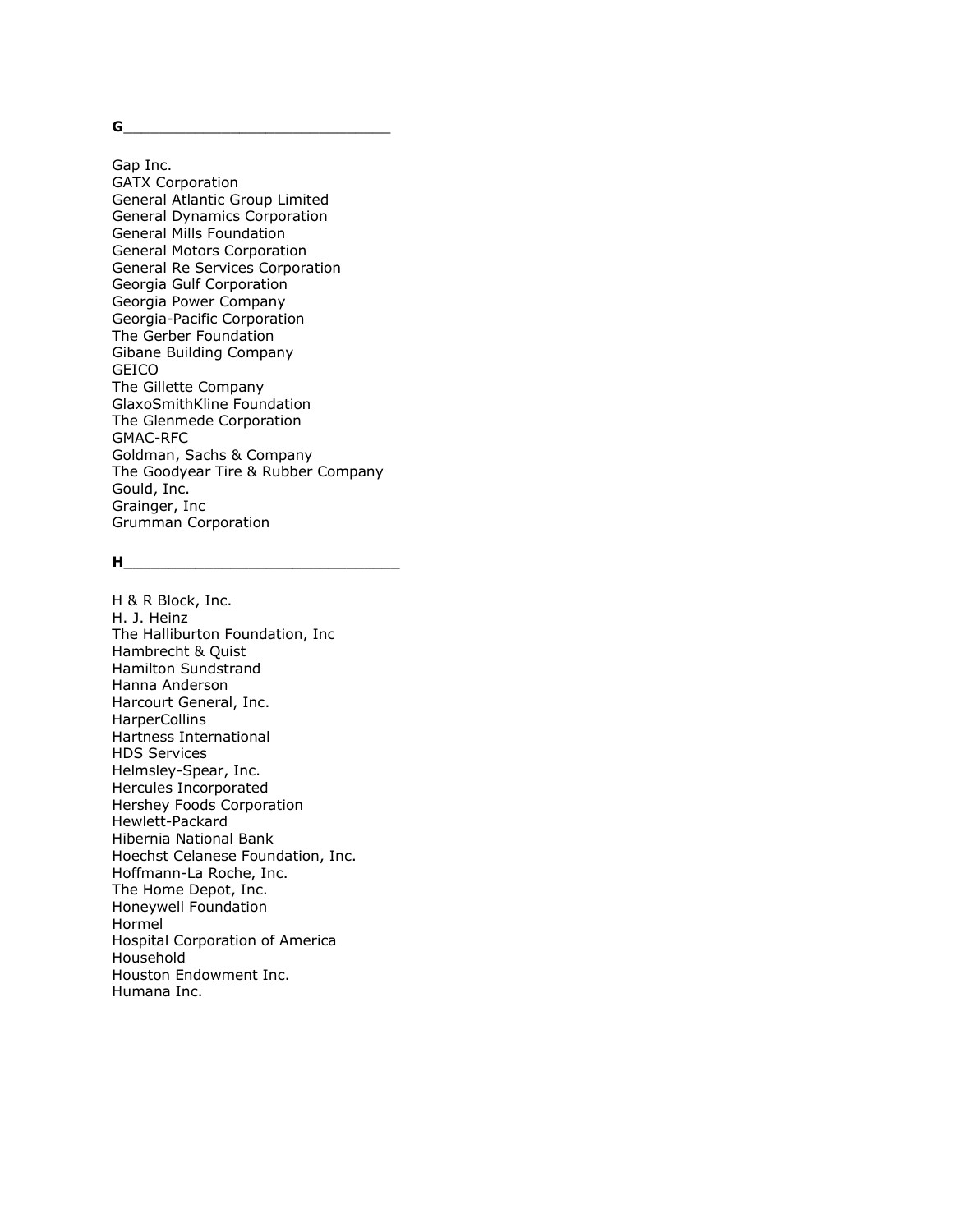$\mathbf{I}$ 

IBM Corporation ICI Americas, Inc. IDS Financial Services, Inc. IKON Office Solutions, Inc ING Illinois Tool Works Foundation Ingersoll-Rand Company Inter-Regional Financial International Business Machines Corporation International Paper Company Foundation Intuit ITT Corporation

**J**\_\_\_\_\_\_\_\_\_\_\_\_\_\_\_\_\_\_\_\_\_\_\_\_\_\_\_\_\_\_\_

J. C. Penney Company, Inc. J. M. Huber Corporation J.P. Morgan Chase Foundation Jack Eckerd Corporation Foundation The James Irvine Foundation Jefferies & Company Inc. Jefferson-Pilot John D. and Catherine T. MacArthur Fdn. John Hancock Financial Services Johnson & Higgins Johnson & Johnson Joseph E. Seagram & Sons, Inc.

# **K**\_\_\_\_\_\_\_\_\_\_\_\_\_\_\_\_\_\_\_\_\_\_\_\_\_\_\_\_\_\_\_

W. M. Keck Foundation Kemper National Insurance Kennecott Energy Company Key Foundation Kimberly-Clark Foundation, Inc. Kmart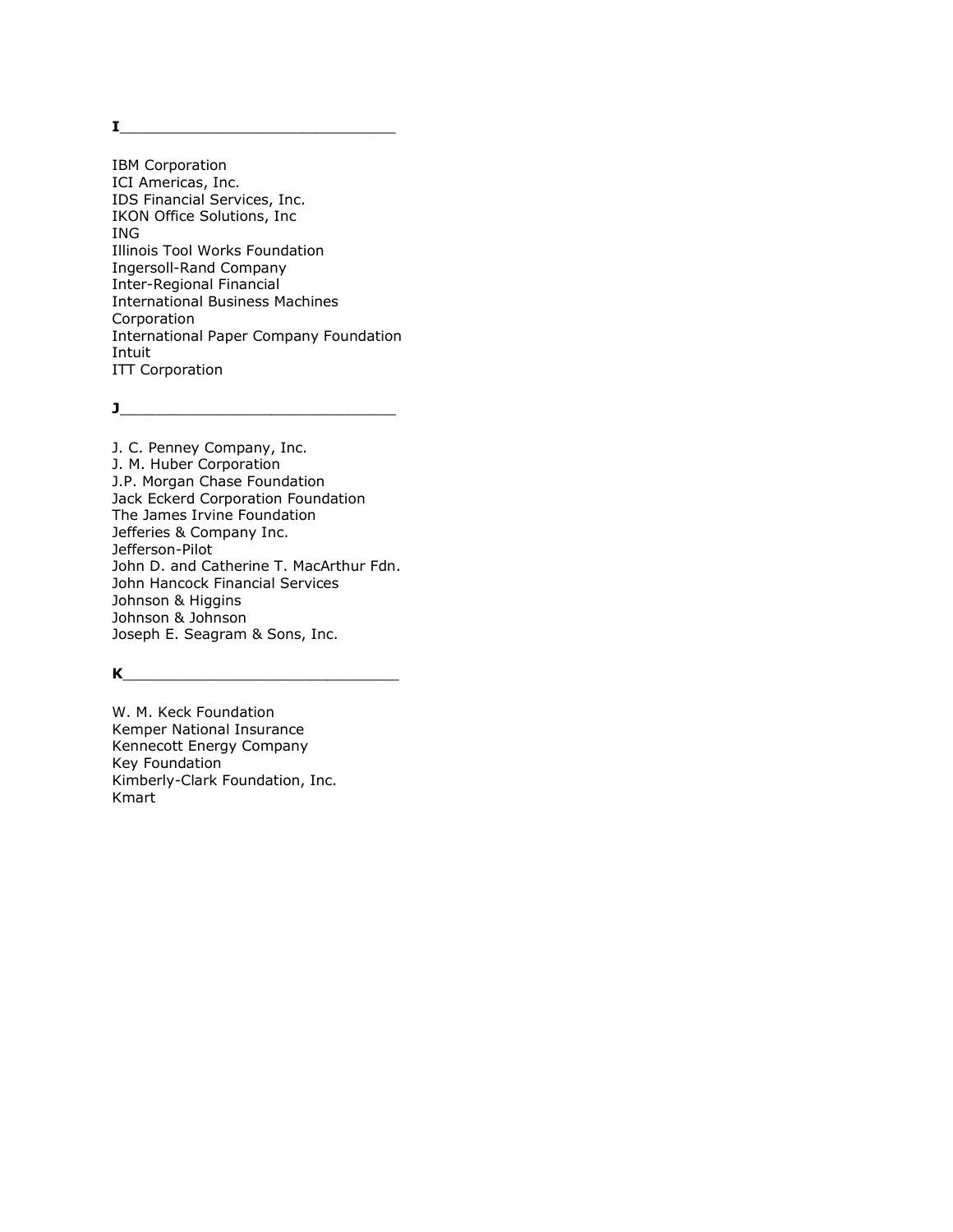**L**\_\_\_\_\_\_\_\_\_\_\_\_\_\_\_\_\_\_\_\_\_\_\_\_\_\_\_\_\_\_\_

Land America Financial Group Landmark Graphics Law School Admission Sara Lee Foundation Legerity Lehman Brothers Inc Leo Burnett Company Inc Levi Strauss & Lexmark International, Inc Lilly Endowment Inc Lincoln National The Liz Claiborne Foundation Lockheed Martin Lone Star Industries, Inc The Lubrizol Lucent Lyondell Chemical

### $M_{\odot}$

The M. W. Kellogg John D. and Catherine T. MacArthur Foundation Macromedia Mallinckrodt, Inc. Manufacturers National Corporation MAPCO Foundation Marathon Oil Company Marsh & McLennan Companies, Inc. Martin Marietta Massachusetts Mutual Life Insurance Master Builders, Inc. Mastercard International Incorporated Mattel, Inc. Maxus Energy Corporation The May Department Stores Company Foundation Maytag MCA, Inc. McDonald's Corporation McFall, Sherwood & Sheehy MCG/Dulworth, Inc. McGraw-Hill Foundation, Inc. The Mead Corporation The Meadows Foundation The Merck Company Merrill Lynch & Co. Inc Metropolitan Life Foundation Microsoft The Millipore Foundation Milton Bradley Minnesota Mutual Life Mission Resources Corporation MITRE Mobil Foundation, Inc. Monsanto Fund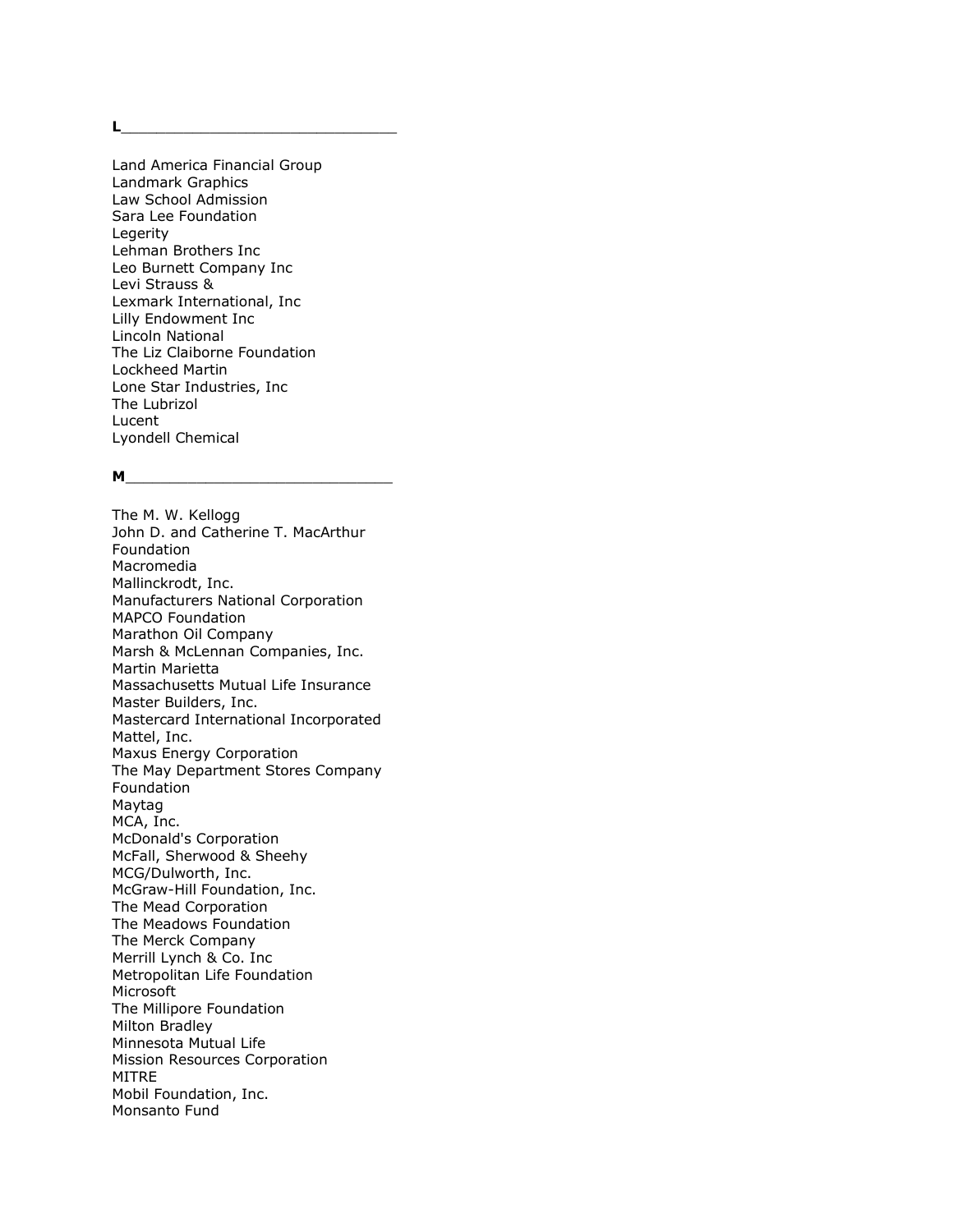Montgomery Ward & Company, Inc. The Mony Trust Morgan Stanley Foundation Morton International, Inc. Motorola Foundation Murphy Oil Mutual of New York Foundation Mutual of Omaha Companies

## **N**

The National Foundation for Philanthropy National Gypsum Company NationsBank of Texas, N.A. NBD Bancorp, Inc. Neiman Marcus Group, Inc. New York Life Insurance New York Stock Exchange, Inc. New York Times Newfield Exploration Newsweek, Inc Nike, Inc. Nissan North America, Inc. The Samuel Roberts Noble Foundation, Inc Nokia Norcen Energy Resources Norfolk Southern Nortel North American Philips Corporation The Northern Trust Northwestern Mutual Life Foundation, Novartis Nuveen Investments NYNEX Corporation William J. & Dorothy K. O'Neill Foundation

### $\overline{\mathbf{O}}$

Occidental Oil & Gas Occidental Permian Ltd Occidental Petroleum Corporation Ocean Energy, Inc. Olin Corporation The Omega Resource Ondeo Nalco OppenheimerFunds, Inc. Owens-Corning Fiberglas Corporation Owens-Illinois, Inc.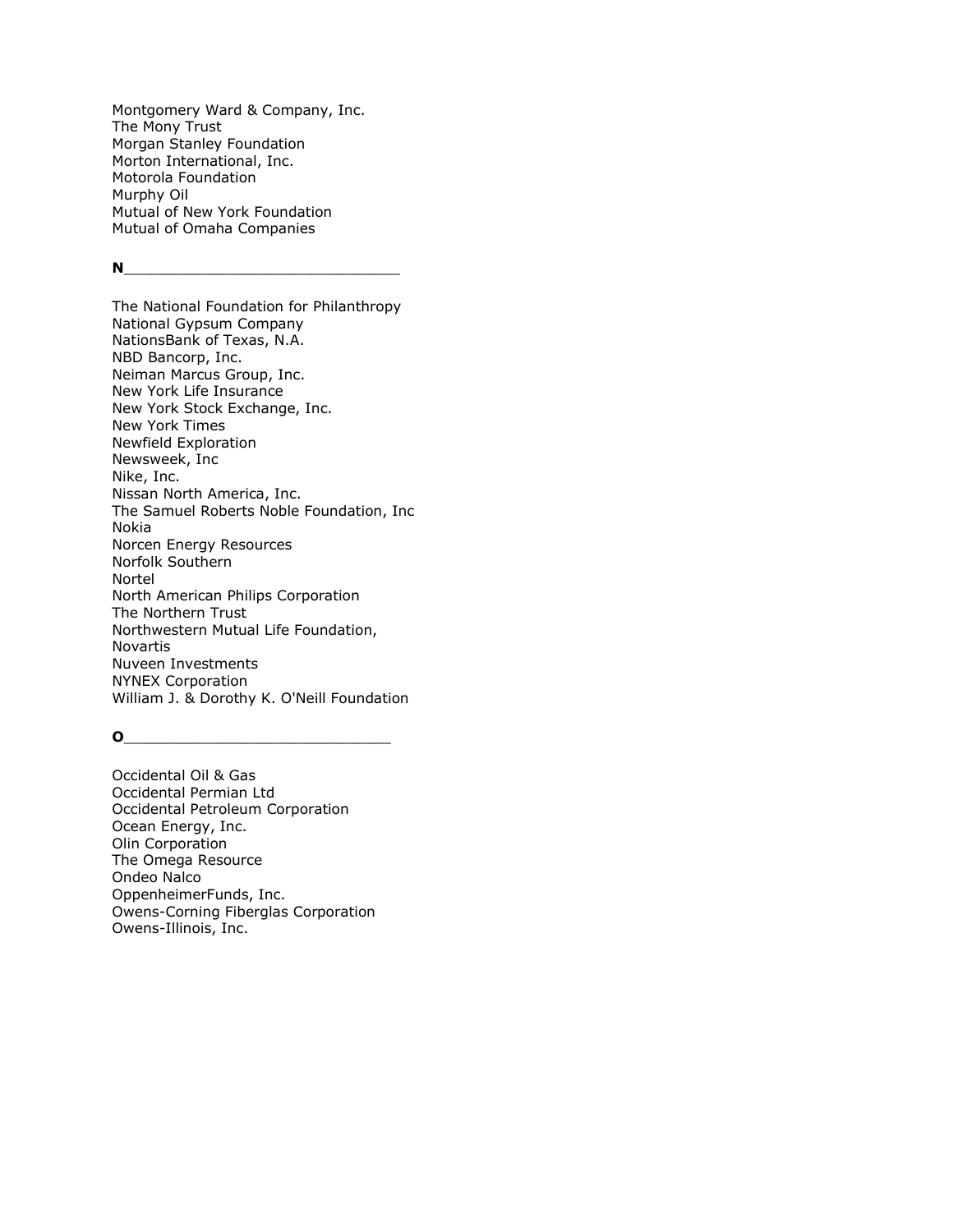**P** 

PanEnergy Parker Hannifin Penn Virginia Pennzoil-Quaker State Pepsico Peterbilt Motors The Pfizer Foundation, Inc. PG&E Corporation Pharmacia & Upjohn Co. Phelps Dodge Philips Electronics North America Corp. Pitney Bowes, Inc. The Pittston Company PNC Pogo Producing Company Pohlad Family Polaroid PPG Industries Foundation PricewaterhouseCoopers Foundation The Procter & Gamble Company The Prudential Foundation

# **Q**\_\_\_\_\_\_\_\_\_\_\_\_\_\_\_\_\_\_\_\_\_\_\_\_\_\_\_\_\_\_

Quaker Oats Company QUALCOMM

# **R**

R. H. Macy & Co., Inc R. R. Donnelley & Sons Radio Shack Corporation Rain for Rent Reader's Digest Association, Inc. Reader's Digest Foundation Reebok Human Retek Inc. Reuters America Inc. Riviana Foods, Inc. Roche Rockefeller Brothers The Rockefeller Foundation Rohm and Haas Company ROLM Company Rosemore, Inc. Royal Insurance Rubbermaid Incorporated Ryder System, Inc.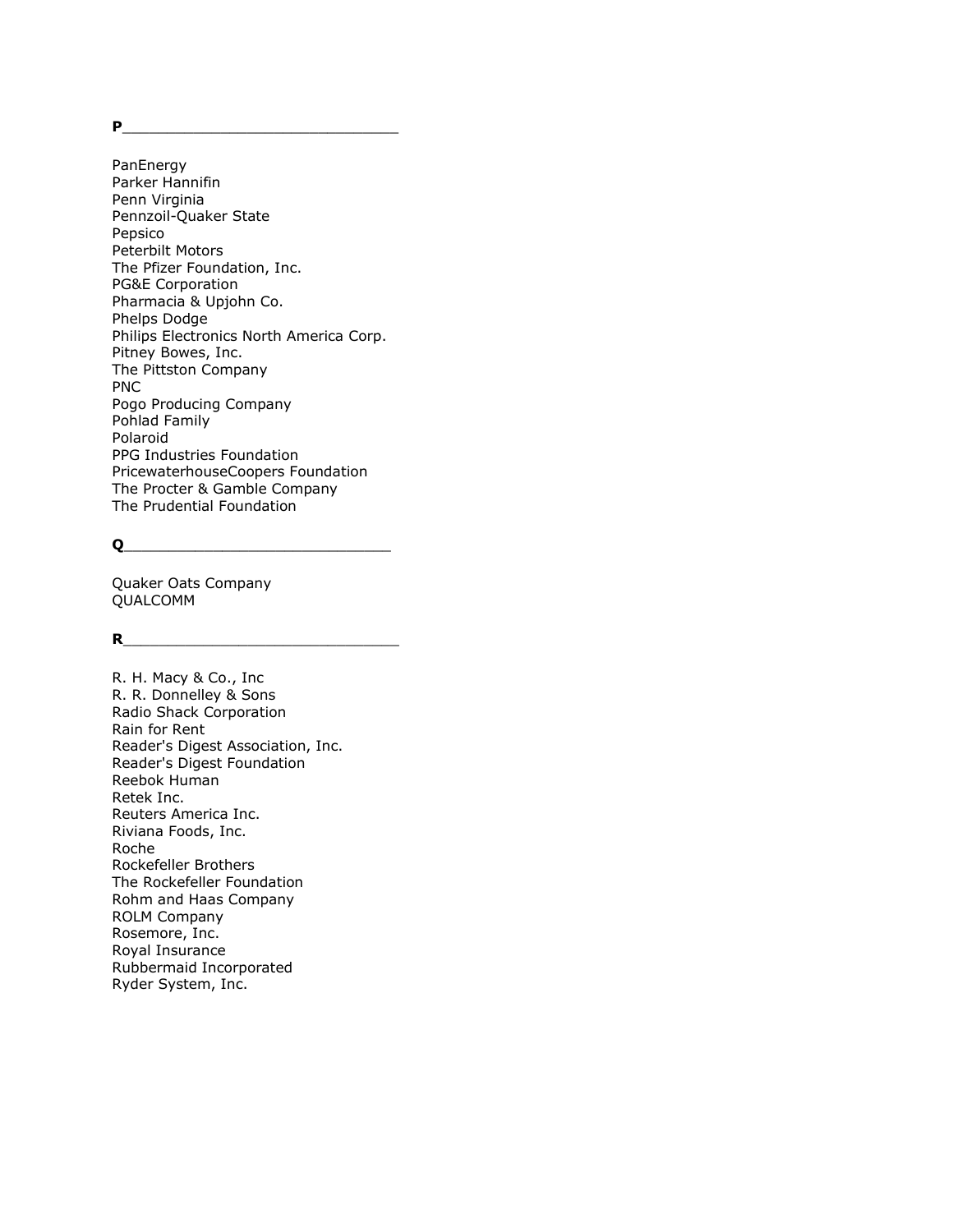**S**\_\_\_\_\_\_\_\_\_\_\_\_\_\_\_\_\_\_\_\_\_\_\_\_\_\_\_\_\_\_\_

Safeco Corporation Sandoz Corporation Santa Fe Pacific Schering-Plough Corporation Science Applications International Corp. Scott, Foresman and Company Scripps Howard Foundation Scripps Health Security Life Seitel, Inc. Shearson Lehman Brothers, Inc. Shell Oil Company Foundation The Sherwin-Williams Siemens Corporation Smith International, Inc. Sonat, Inc. Sony Corporation of Spiegel, Inc Sprint Foundation Square D Foundation The St. Paul Companies State Mutual Life Assurance Company Steelcase, Inc. Stone & Webster Engineering Corp. Stone Energy Corporation The Stride Rite Corporation Student Loan Marketing Association Subaru of America Sun Company, Inc. Sun Life Assurance Company of Canada The Sun Microsystems Foundation Sundstrand Corporation SunTrust Bank Atlanta Foundation Sysco Corporation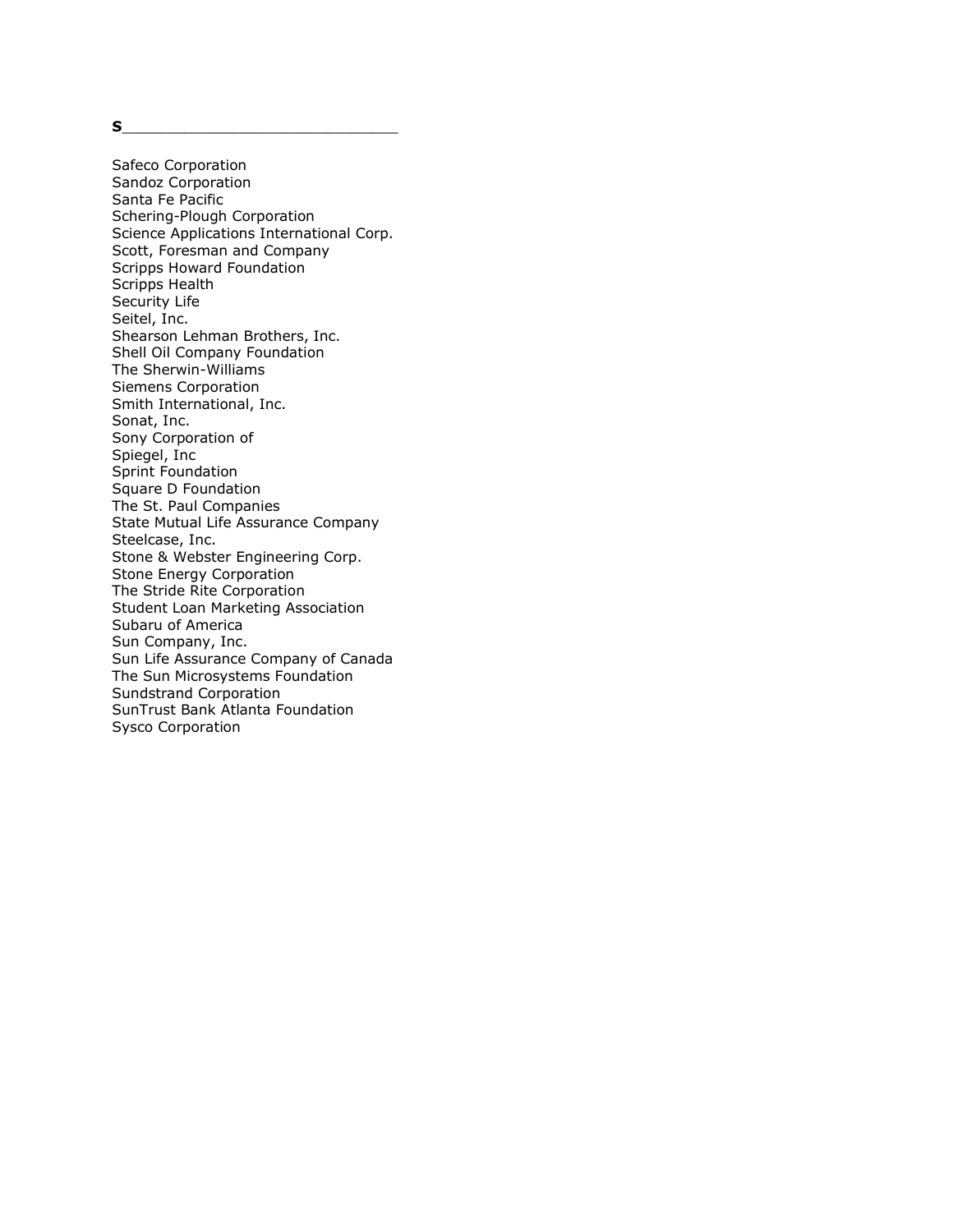**T**\_\_\_\_\_\_\_\_\_\_\_\_\_\_\_\_\_\_\_\_\_\_\_\_\_\_\_\_\_\_\_

3M (Three M) T. L. James & Company, Inc. T.L.L. Temple Foundation Techneglas, Inc. Teledyne, Inc. Temple-Inland Tenet Healthcare Tesoro Petroleum Texas Instruments Foundation Texas Pacific Group Texas Petrochemicals Textron, Inc. Time Warner, Inc. Times Mirror Times Publishing The Tomkins Industries Torch Energy Towers Perrin Toyota Motor Sales, U.S.A., Inc. Transamerica Foundation Tricon Foundation Tyco Flow Control Group

#### $\mathsf{U}$

U S West Communications UBS Unilever United States Foundation, Inc. Union Pacific Corporation Union Tank Car Company Union Texas The Unisource Foundation United Space Alliance United Technologies Corp. Unocal Corporation UnumProvident Corporation/GENEX The UPS Foundation USA GROUP, Inc. USAA Community Affairs USF&G Foundation, Inc. USX Foundation, Inc.

# ${\sf v}$

Valero Energy Corporation Vanguard Group Inc. Varian Medical Systems, Inc. Vastar Resources, Inc. Venture Stores, Inc. Verizon Vivendi Universal